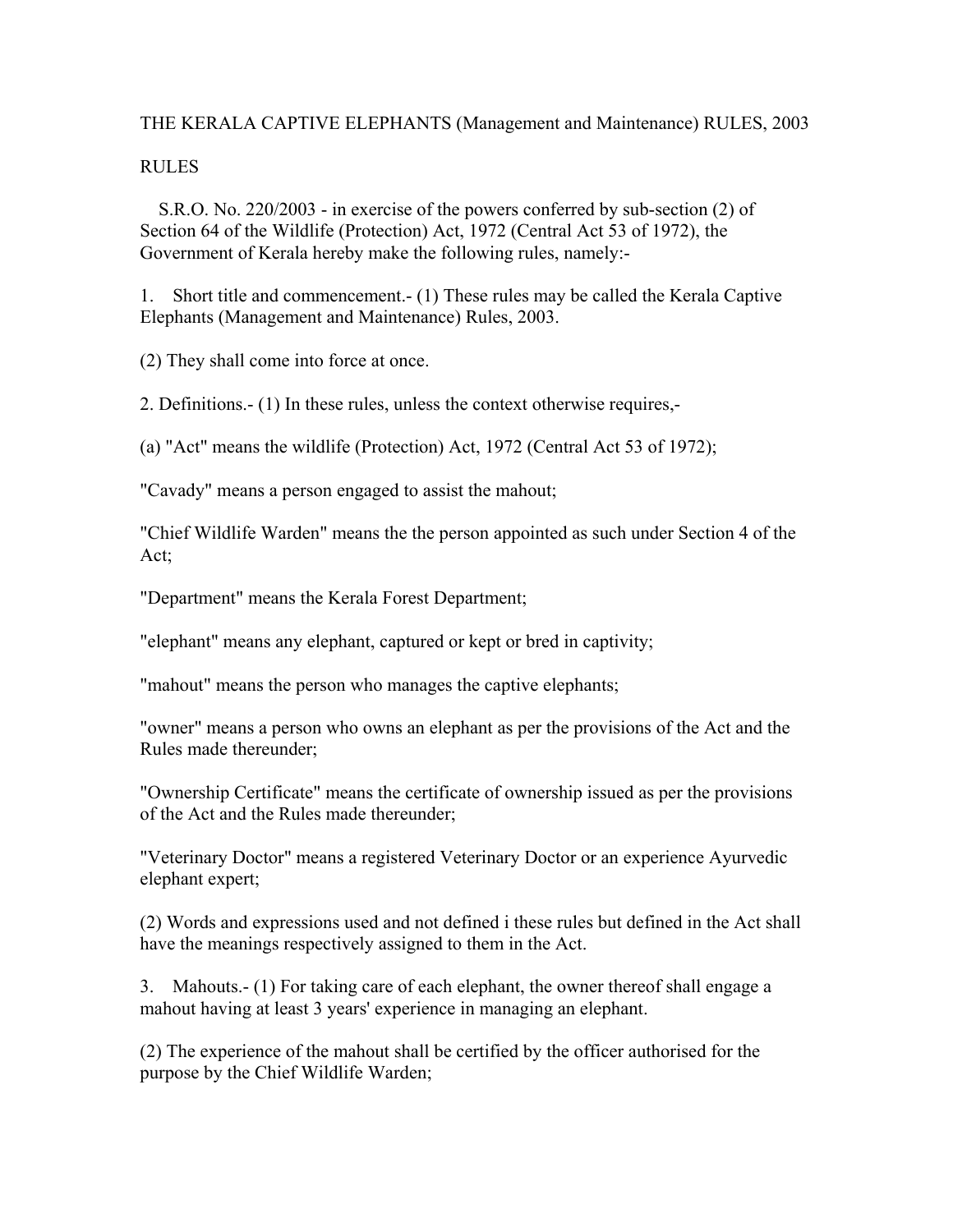93) Every mahout shall attend training programmes in elephant care as and when called for by the Forest Department and it shall be the responsibility of the owner to facilitate the above training by relieving the mahout after making suitable arrangements.

(4) The owner shall engage the cavady to assist the mahout.

4. Housing of Elephants.- (1) The owner shall provide a stable (tethering place) in a clean and healthy environment with sufficient shade to keep elephants during its rest period;

(2) Each elephant must be ensured a minimum floor area as specified below:-

| $5m \times 2.5m$ |
|------------------|
| 7m x 3.5m        |
| $9m \times 6m$   |
|                  |

(3) In the case of covered sheds, the height of th estructure shall not be less than 5.5m;

(4) Corrugated iron sheets or asbestos when used for roofing of elephant stables shall be covered with cooling materials like gunny bags, grass, cadjan leaves etc.

5. Care of Elephant.- (1) The mahout shall ensure that the elephant gets a thorough bath every day;

(2) If the elephant is found sick, injured, unduly stressed or pregnant, the mahout shall report the condition to the owner, who in trun shall consult a Veterinary Doctor for providing treatment expeditiously;

(3) Routine examination including parasitic checks shall be carried out regularly and preventive medicines including vaccination be administered at such intervals as may be prescrived by the Veterinary Doctor;

(4) The owner shall arrange for medical check-up of the mahout responsible for upkeep of the elephant at least once i two years to ensure that they do not have any diseases, which may infect the elephant;

(5) The organizers of festivals where elephants are used shall submit in writing the programmes with details to be station house officer and the Range Officer having jurisdiction over the area, who in turn shall ensure the implementation of the provisions in these rules;

(6) The owner shall inform within 24 hours, to the Chief Wildlife Warden or the nearest forest office, the cases of attack of anthrax, rinderpest, hemorrhagic scepticemia, surra or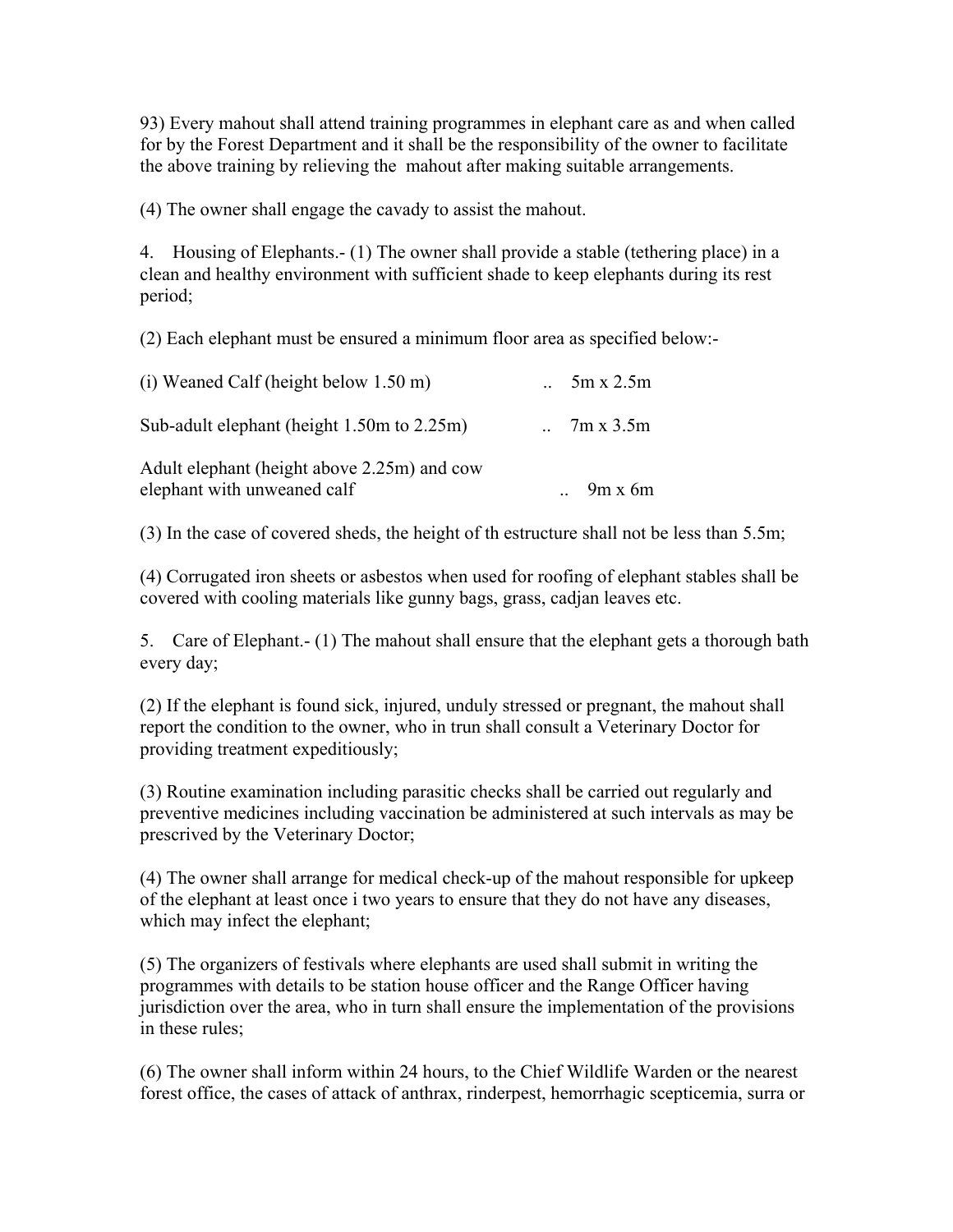any other contagious diseases and shall follow the instuctions issued by the authorities regarding the treatment of the animal or disposal of the carcass. The Chief Wildlife Warden or an officer authorized by him shall ensure proper veterinary assistance and advice;

(7) The owner shall obtain prior permission of the Chief Wildlife Warden or the officer authorized by him before undertaking distortions, sterilization, vasectomy, tubectomy or any other population control measures for the elephant and shall ensure the assistance of a competent veterinary doctor for these measures;

(8) The elephant showing symptoms of musth shall be got examined by a Veterinary Doctor;

(9) No drugs or intoxicants shall be used to suppress musth except on a written prescription by a Veterinary Doctor;

(10) The owner of the elephant shall ensure that in case of musth, the elephant is secured properly and does not become a hazard to the public at large;

(11) An elephant in musth shall not be put to any work;

(12) NO owner shall put to work, any elephant having pregnancy of 12 months or above, or any cow elephant having a suckling calf of age below 6 months, or any elephant of height below 5 feet;

(13) No owner shall permit the use of nylon ropes or chains/hobbles with spikes or sharp edges for tying the elephants;

(14) Weight of the chains and hobbles shall commensurate with age and health of the elephant;

(15) No owner shall permit any type of harness which may expose the back or other sensitive organs of the elephant to pain and injury;

(16) No owner shall permit his elephant to be trained by a trainer who is not approved by the Chief Wildlife Warden or the officer authorized by him for the purpose;

(17) The owner shall report within 24 hours, to the chief Wildlife Warden or to the officer authorized by him, the death of an elephant and the tusks, if any, shall be declared within one week to the Chief Wildlife Warden for obtaining Ownership Certificate;

(18) The owner shall get the postmortem examination of the elephant done by a veterinary doctor and shall submit the report to the Chief Wildlife Warden or the Officer authorised by him within 15 days of the death.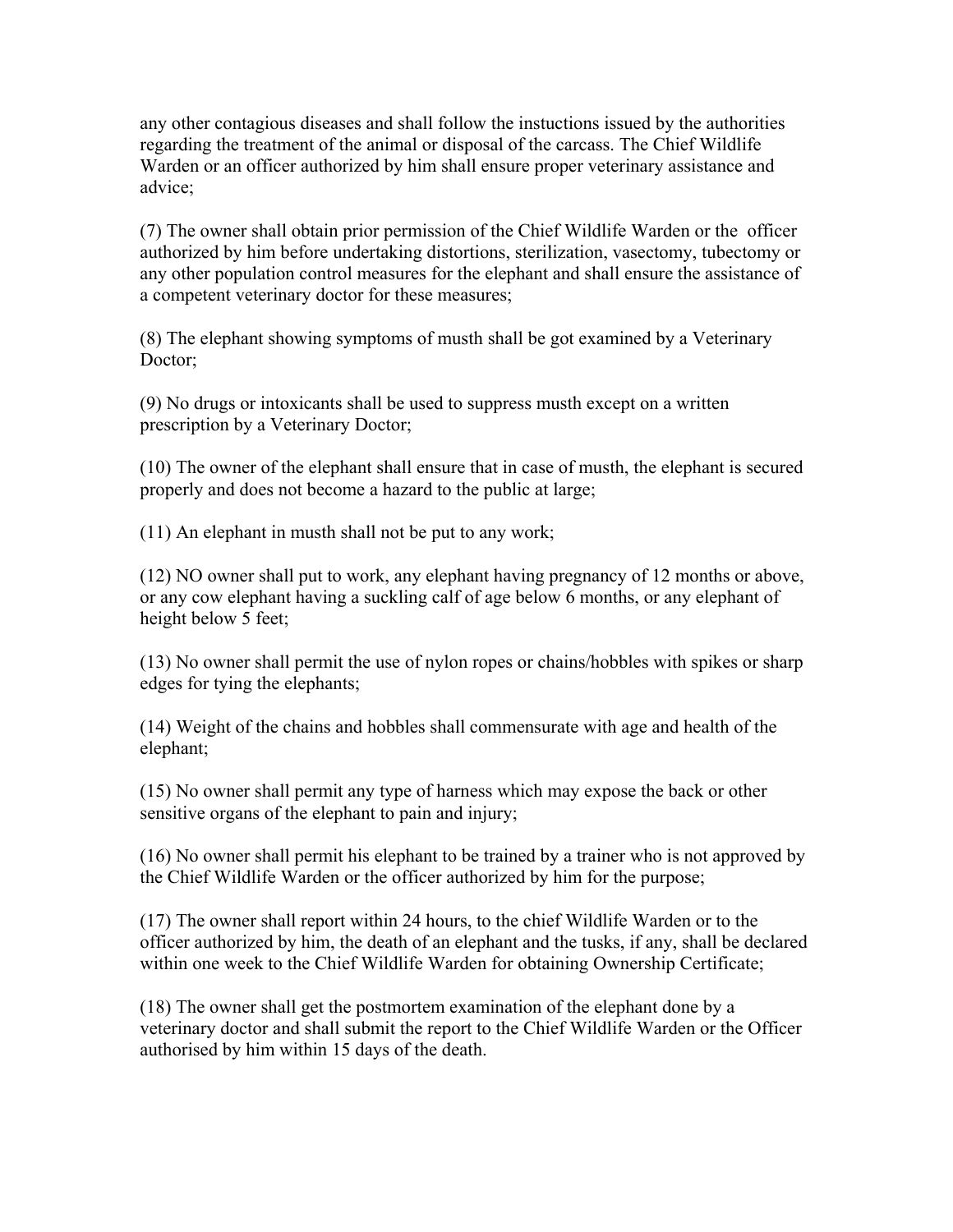6. Feeding of Elephants.- (1) The owner or the person who is managing the elephant on contract or the person who has taken the elephant for own purpose shall ensure timely supply of wholesome feed with variety in required quantity to each elephant. Green fodder shall be supplemented by ration as prescribed by veterinary doctor;

(2) The minimum feed supply for elephant shall be as follows:-

| Height of Elephant        | Green Fodder                                             |
|---------------------------|----------------------------------------------------------|
| Below 1.50m (weaned calf) | Not less than 100kg.                                     |
| 1.50m to $1.80$           | Not less than $150$ kg.                                  |
| $1.81m$ to $2.25m$        | Not less than 200 kg.                                    |
| Above 2.25m               | Not less than $250$ kg.<br>(or $5\%$ of its body weight) |

(3) Supply of sufficient quantity of succulent food to the elephant shall be ensured during hot climate;

(4) The owner or contractor or hirer of the elephant shall provide sufficient potable drinking water to the elephant, preferably from a river or any other source of running water.

7. Work Load of Elephant.- (1) The scale of load including gears, riders and materials for the elephant shall be as follows:-

| Height of elephant         | Load                                           |
|----------------------------|------------------------------------------------|
| Below 1.50m                | Not to be used for carrying load.              |
| 1.50m to 1.80m<br>trainer) | Not exceeding 150 kg (To carry only fodder and |
| 1.81m to 2.25m             | Not exceeding 200 kg.                          |
| 2.26m to 2.55m             | Not exceeding 300 kg                           |
| Above 2.25m                | Not exceeding 400 kg.                          |

(2) The load scale shall be reduced by 50% in hilly or other difficult terrain;

(3) The elephants of height below 2.10 m shall not be deployed for logging operations.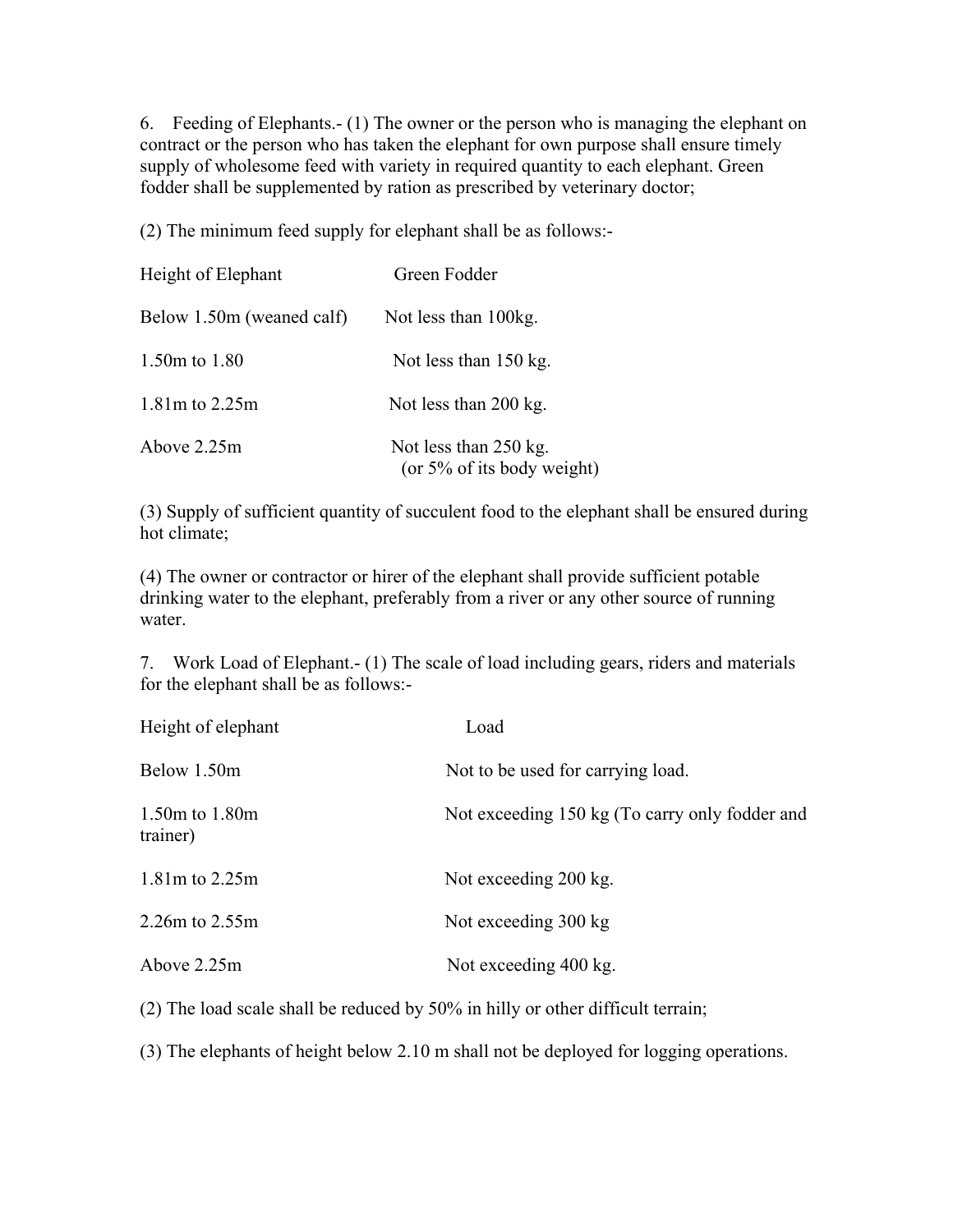(4) The elephant of height from 2.10 m to 2.25 m shall not be used for dragging timber logs exceeding 750 kg in weight;

(5) The elephants of height above 2.25 m shall not be engaged for dragging logs exceeding 1000 kg in weight;

(6) Ill-designed logging harness such as exposing elephants backbone and chest to extreme strain and injuries, using tusks and jaws regularly for dragging timber logs, timber hauling over steep areas or rocky areas etc. shall not be done.

8. Norms and Standards for transportation.- (1) For transportation of the elephant, necessary permission from the chief Wildlife Warden or any other officer authorized by the Government in this behalf shall be obtained as provided under Section 48 A of the Act;

(2) A valid health certificate from a veterinary doctor to effect that the elephant is fit to travel by road or rail, as the case may be, and is ot showing any sign of infectious or contagious disease shall be obtained in the form given in Appendix I;

(3) In the absence of such a certificate, the carrier shall refuse to accept the consignment for transport;

(4) The elephant shall be properly fed and given water before loading;

(5) Necessary arrangements shall be made for feeding and watering the elephant en route;

(6) No elephant shall be made to walk for more than three hours at a stretch;

(7) While transporting elephants by walk during nights, two prominent reflectors shall be placed at the front and hind portion of the elephant

(8) No elephant shall be made to walk more than 30 kms a day and any transportation for more than 50 kms shall be carried out in a vehicle;

(9) Trucks with length less than 12 feet shall not be used for carrying elephants except calves (height below of and 1.50 m);

(10) One truck shall not be used to carry more than two weaned calves (height below 1.50m) or one elephant with one unweaned calf or one adult/sub-adult elephant (height above 1.51m);

(11) At least 12 hour rest should be allowed to elephants for every 12 hours of journey by trucks;

(12) Cow elephants in advanced stage of pregnancy should not be transported by trucks;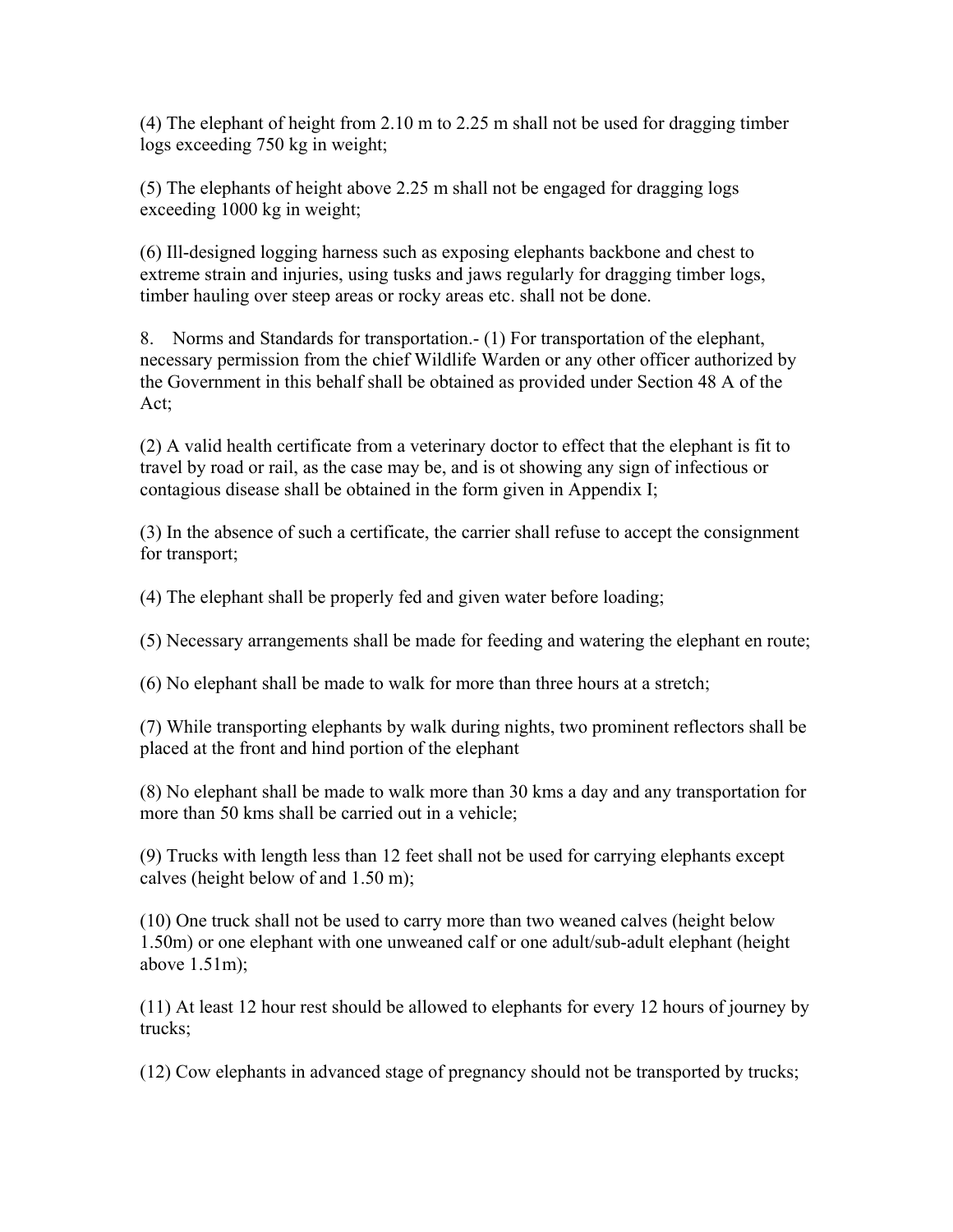(13) While transporting elephants by rail, an ordinary goods wagon should not carry more than three adult elephants or six calves on broad gauge, or not more than two adult elephants or three calves on meter gauge, or not more than one adult elephant or two calves on narrow gauge.

(14) While transporting elephant by truck or train, care shall be taken to maintain constant speed avoiding jerks and sudden stops and reducing effect of shocks and jolts to the minimum;

(15) Each truck or wagon carrying elephant should have at least two attendant mahouts;

(16) Sedatives, if necessary, shall be used to control nervous or temperamental elephants only as prescribed by the veterinary doctor.

9. Retirement of Elephant.- (1) An elephant shall normally be allowed to retire from its work on attaining an age of 65 years:

(2) Healthy elephants above 65 years of age shall be allowed to be put to light work under proper health certificate from the veterinary doctor.

10. Records to be kept.- Every owner shall maintain the following records and registers in respect of the elephant in the form given in appendix-Ii and such records and registers shall be produced before the officers authorised by Government in this behalf for inspection at such time as may be called for.

(a) Vaccination record.

Disease and treatment record.

Movement register.

Feeding register.

Work register.

11. Cutting Tusks.- (1) The owner of the tusker shall apply of permission of the Chief Wildlife Warden or the officer authorized by him in this behalf, for cutting or shaping the tusk through a letter sent by registered post, indicating the location where it will be done and the name of the the competent person who would perform the operation at least one month in advance;

(2) The Chief Wildlife Warden shall issue the permission within three weeks to carry out the operation in the presence of an officer not below the rank of Forest range Officer of Forest Veterinary Officer or Assistant Forest Veterinary Officer as instructed y the Chief Wildlife Warden;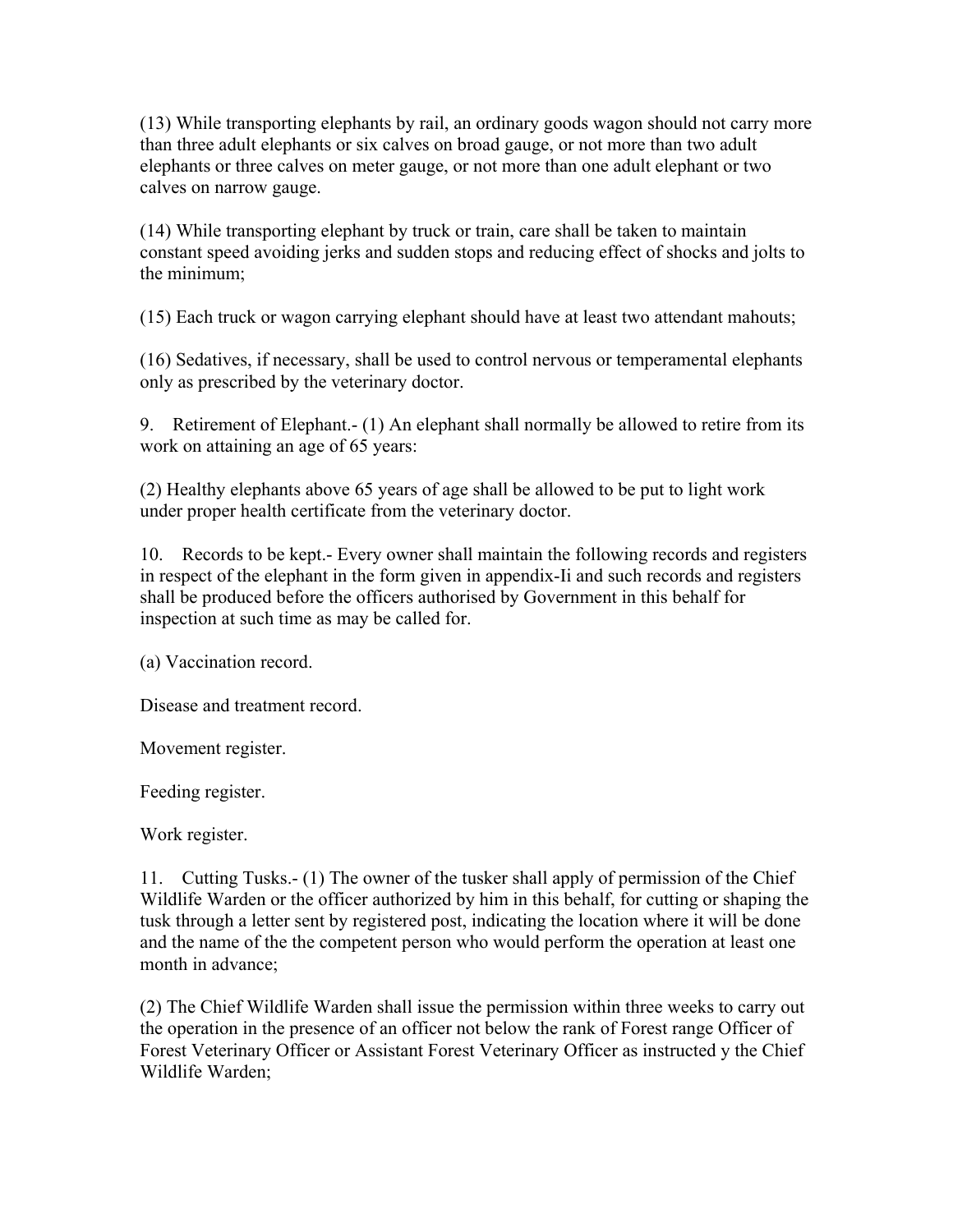(3) The authorized officer shall report to the Chief Wildlife Warden, the details of the cut portion such as, length and weight of the tusk;

(4) In case permission is not granted, the owner shall be intimated of the reason for rejecting the request in writing;

(5) The Chief Wildlife Warden, based on a written request with the details shall issue a permit to the owner for keeping the cut tusks in accordance with the provisions of the Act.

12. Acts which are tantamount to cruelty to elephants.- The following acts shall be considered as acts of cruelty to elephant and is prohibited:-

(a) bearing, kicking, over-riding, over-driving, over-loading, torturing or treating any elephant so as to subject to it to unnecessary pain or suffering, or being an owner permitting, any elephant to be so treated;

employing in any work or labour or for any purpose, any elephant, which by reason of its age or disease, informity, wound , sore or other cause, if unfit to be so employed, or being owner permitting any such elephant to be employed;

wilfully and unreasonably administering any injurious drug or injurious substance to an elephant or uses drugs or intoxicants to control elephants particularly to suppress musth without proper veterinary advice;

Conveying or carrying whether in or upon any vehicle or not, an elephant, in such a manner or position as to subject it to unnecessary pain or suffering or cause accident;

Keeping or confining an elephant, in any cage or receptacle, which does not measure the specifications give in Rule 4;

Keeping or unreasonable time, an elephant chained or tethered upon an unreasonable short or unreasonably heavy chain or cord;

Using an elephant for drawing any vehicle or carrying any load, more than nine hours a day or for more than five hours continuously without a break or rest for the elephant or exposes the elephant to hot climatic conditions without ensuring enough succulent food and electrolytes;

failing to provide an elephant, with sufficient food, drinking water or shelter;

abandoning an elephant in circumstances, which will render it to suffer pain by reason of starvation or thirst;

offering for sale any elephant which is suffering from pain by reason of mutilation, starvation, thirst, over-crowding or other ill treatment;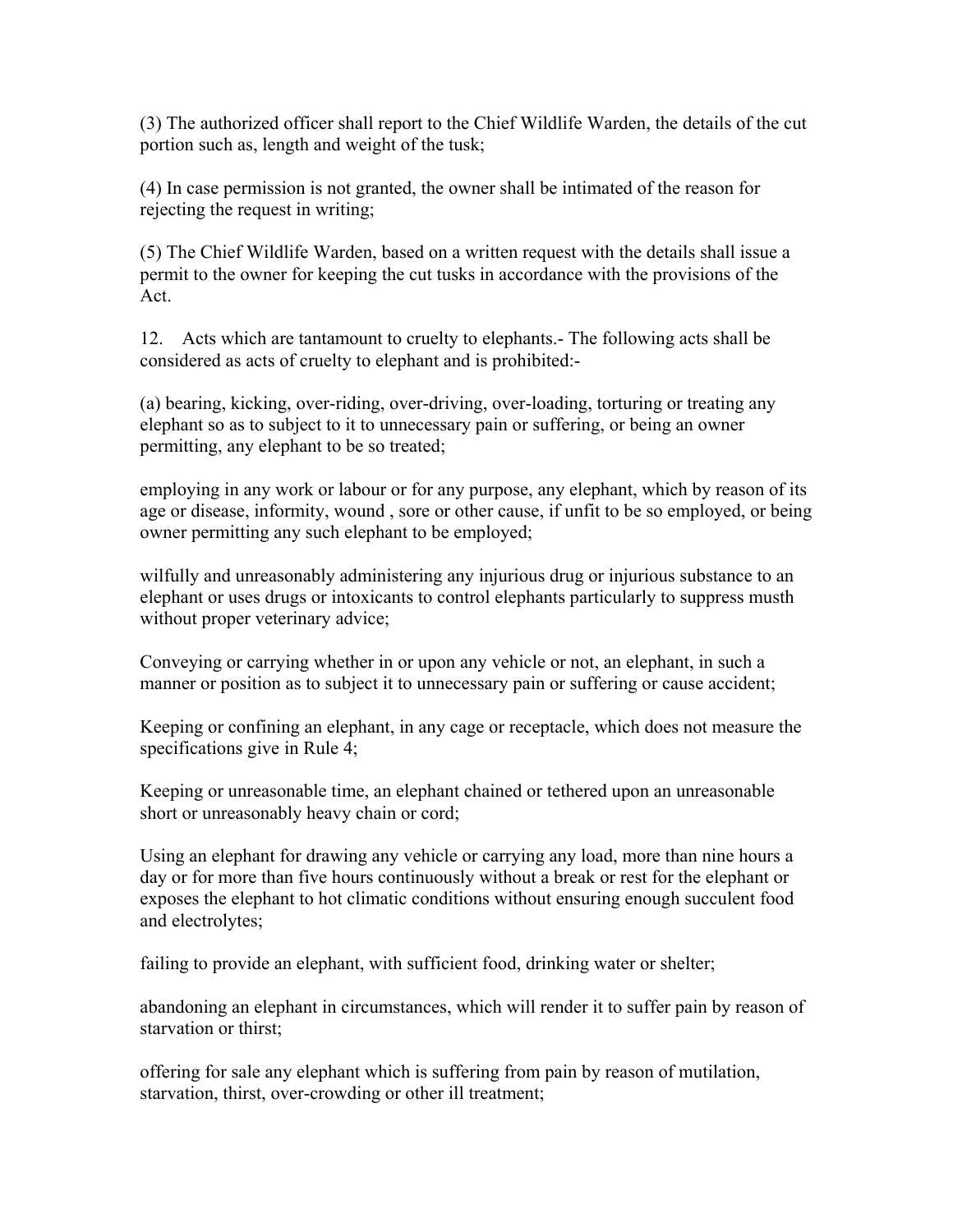not providing adequate veterinary care to a sick, injured or pregnant elephant;

cutting the tusks of a bull elephant too short so as to expose horn cord/pulp;

forcibly weaning away an elephant calf below 2 years of age from its mother;

using heavy chains and hobbles with spikes or sharp edges or barbed wires for tying elephants;

using "peti" (belly band) on cow elephants in advanced stage of pregnancy;

using pad and Nundah of improper size on working elephant exposing its spinal cord to injuries;

marching a sick, injured to or pregnant elephant or a young calf over a very long distances or for a long duration at a stretch;

marching an elephant over tarred roads or otherwise, during hottest period of the day and for a long duration at a stretch without rest of religious or any other purpose;

transporting elephants on trucks of inadequate size or trucks with uneven floor, or tying them in an improper manner-subjecting them to severe jerks during journey by truck;

transporting elephants i trucks for over 12 hours at a stretch;

transporting elephants through any conveyance without making arrangement for adequate fodder and drinking water during the journey;

carrying load on an elephant without proper pad:

making an elephant carry load unevenly balanced on its back;

making the elephant to stand in scorching sun for long duration, or put the ceremonial gears or decoration for unreasonably long duration, or bursts crackers from or near the elephants for ceremonial purposes;

using an elephant in such a manner so as t cause, any injury, over-stress or strain to the elephant for tourism purposes;

using an elephant for sports and games such as tug-of-war, foot bal etc, in such a manner so as to cause over stress or strain to the elephant.

APPENDIX I (See Rule 8)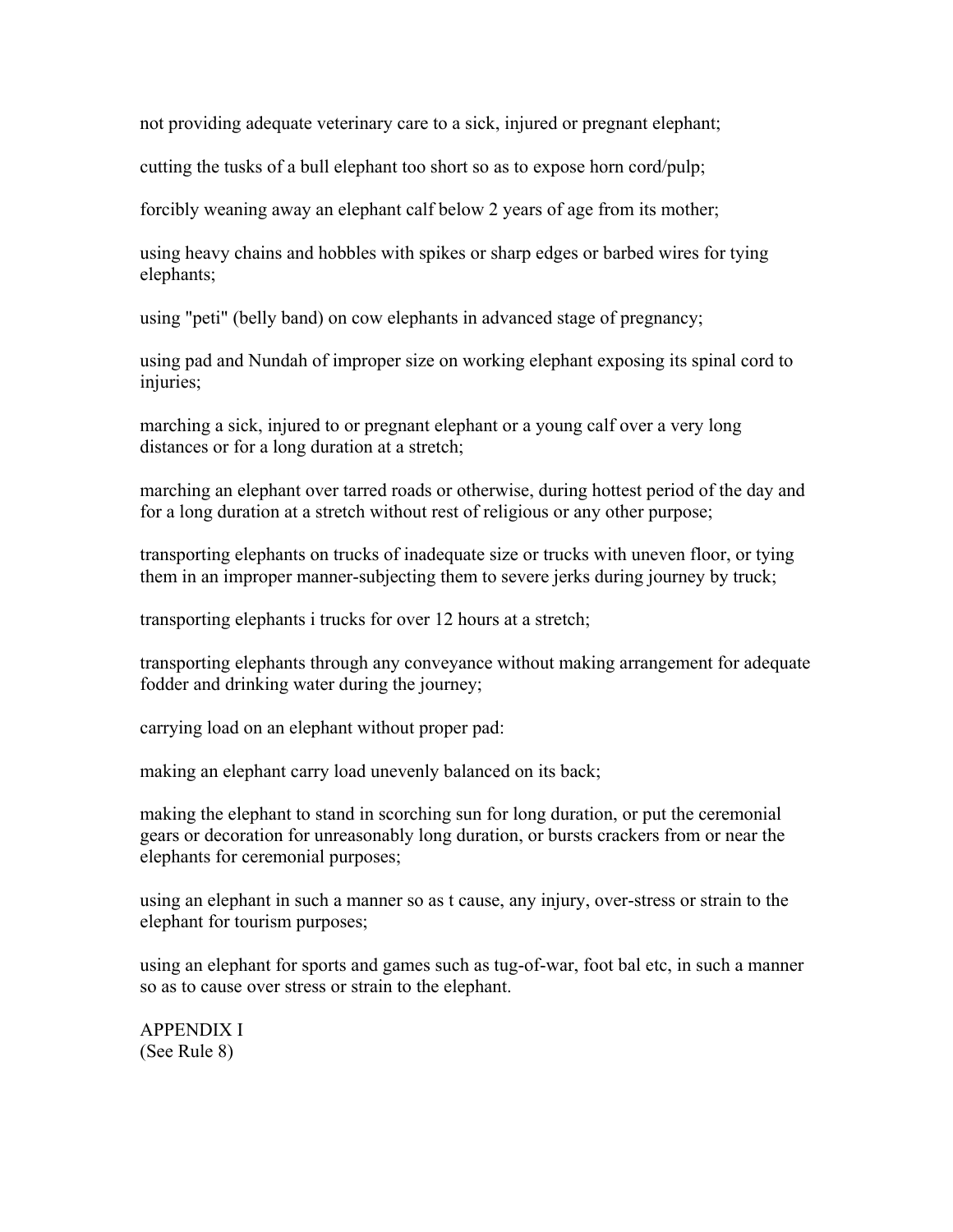# FROM FOR CERTIFICATE OF FITNESS TO TRAVEL ELEPHANTS (This certificate should be completed and signed by a Veterinary Doctor)

Date and Time of Examination..............................................................................................

Number of Elephants..............................................................................................................

Name of Elephants.............................................................................................................

Number of Cages.............................................................................................................

I here by certify that I have read Rule 8 of the Kerala Captive Elephants (Management and Maintenance) Rules, 2003.

1. That, at the request of (consignor) ................................................ I examined the above mentioned elephants in their traveling cages not more than 12 hours before their departure.

2. That each elephant appeared to be in a fit condition to travel from the ................................. area to ............................. by road/rail and is not showing any signs of infections or contagious diseases.

3. That no cow elephant appeared to be under advanced stage of pregnancy.

- 4. That the elphants were adequately fed and wtered for th epurpose of the journey.
- 5. That the elephants have been vaccinated.
	- (a) Type of vaccine/s
	- (b) Date of vaccination/s

**Signed** 

..................................................

Address ................................................

.................................................

................................................

Qualifications .............................................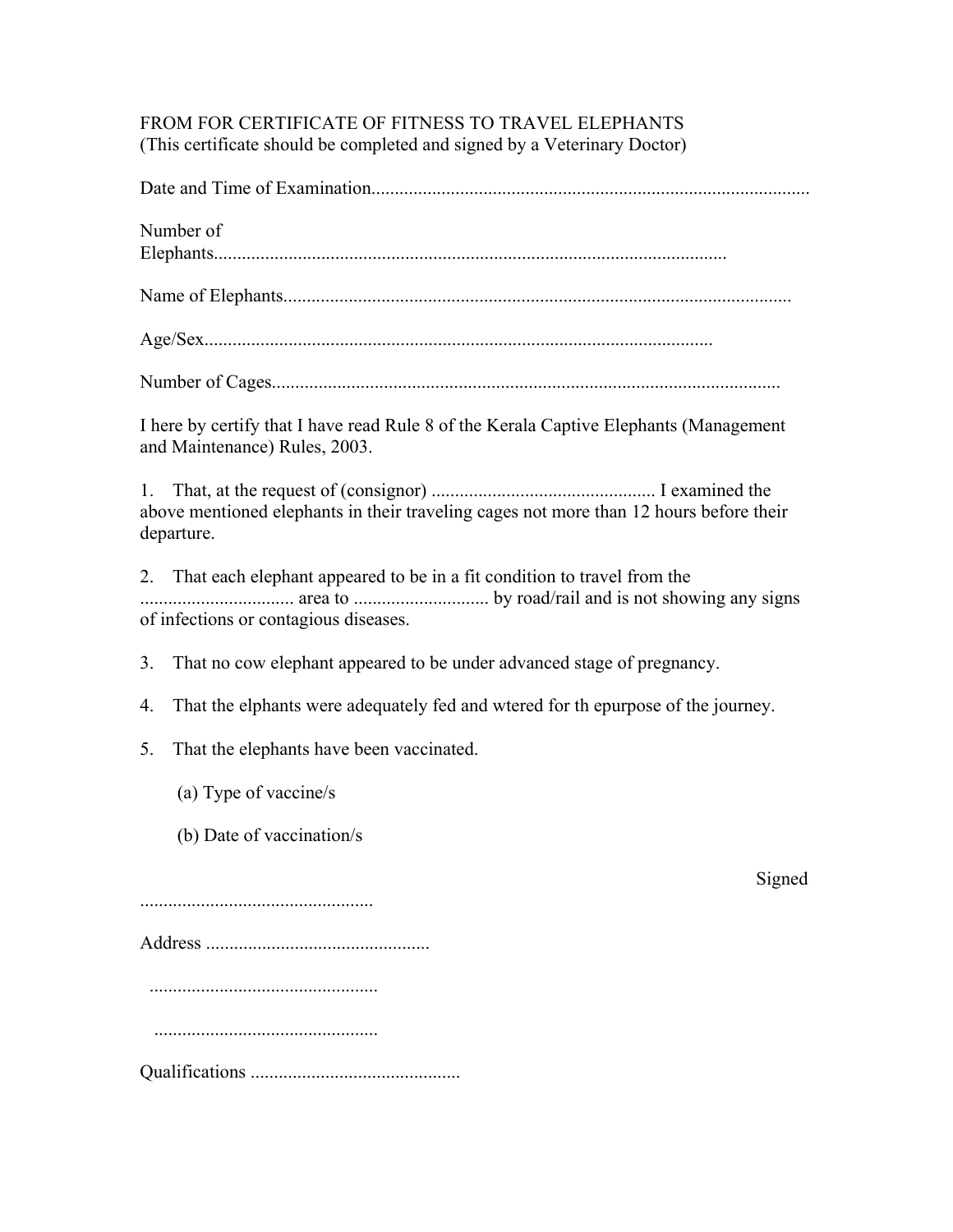## APPENDIX II FORMS OF RECORDS AND REGISTERS TO BE KEPT (See Rule 10) 1. Vaccination Record

(a) Name of the Elephant : (b) Sex :  $\overline{\text{c}}$  Age :

| Date of Vaccination Name of Disease | Due date for next<br>Vaccination | Signature of the<br>Veterinary Surgeon |
|-------------------------------------|----------------------------------|----------------------------------------|
|                                     |                                  |                                        |

## 2. Disease and Treatment Record

- (a) Name of the Elephant :
- (b) Sex :<br>
(c) Age :
- $(c)$  Age

| $\Delta$ Date of<br>Treatment | History | Description <br>∣bv<br>Veterinary<br>Surgeon | Diagnosis | Treatment | Preventive<br>measures | $\left\Vert \text{Signature of}\right\Vert$<br>the<br>Veterinary<br>Surgeon |
|-------------------------------|---------|----------------------------------------------|-----------|-----------|------------------------|-----------------------------------------------------------------------------|
|                               |         |                                              |           |           |                        |                                                                             |

# 3. Movement Register

- (a) Name of the Elephant :<br>
(b) Sex :
- $(b)$  Sex
- $\left( \text{c} \right) \text{Age}$  :

| $\Delta$ Date | Place to Move      | Time               | Signature of the |
|---------------|--------------------|--------------------|------------------|
|               | Starting<br>Ending | Starting<br>Ending | Mahout           |
|               |                    |                    |                  |